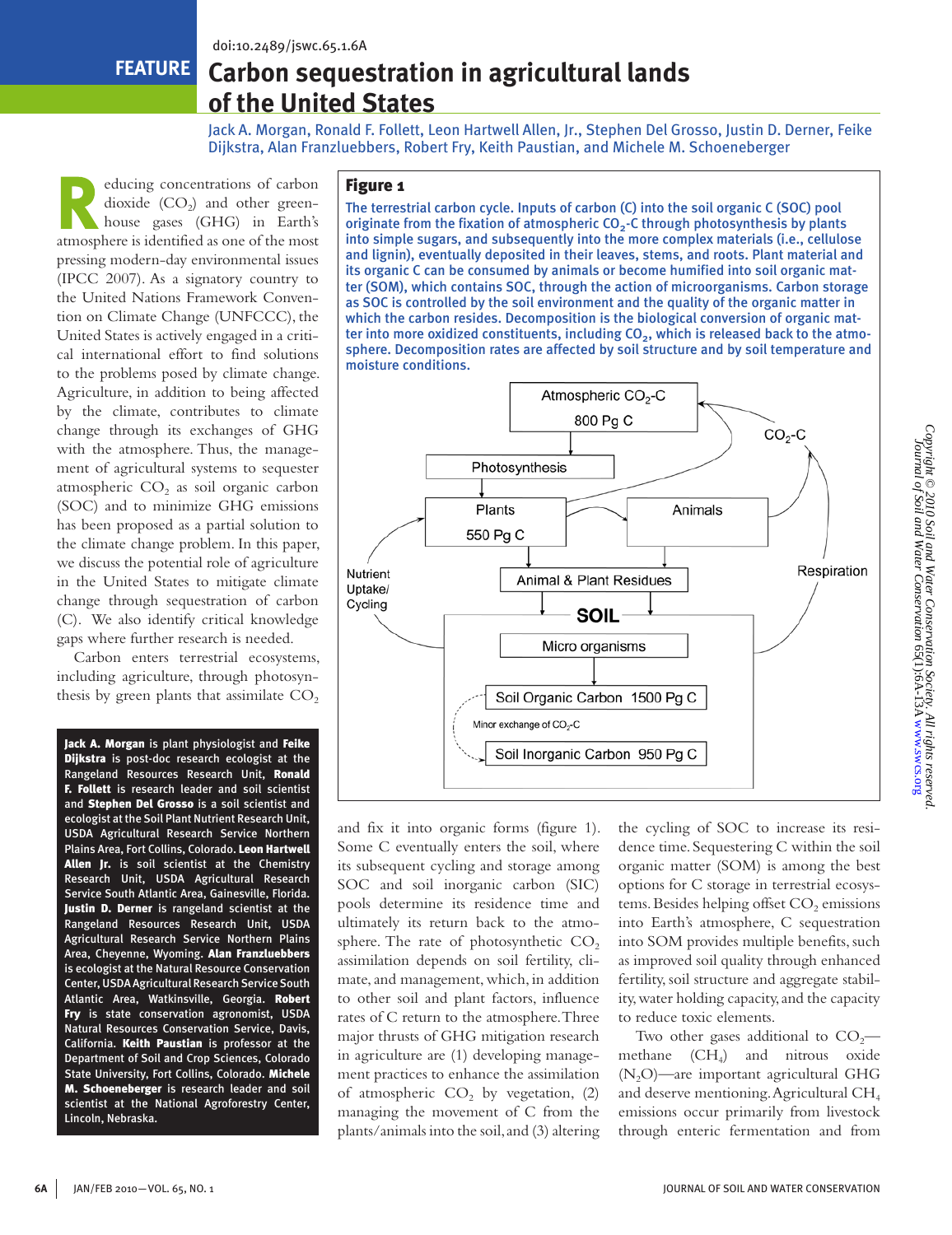wetland systems like rice, with emission rates being sensitive to soil nitrogen (N), water availability, soil pH, and amounts and forms of SOC. Nitrous oxide emissions from agriculture are largely the result of N fertilizer additions. While our focus will be primarily on soil C, we will mention non- $CO<sub>2</sub>$  trace gases (1) to the extent their fluxes are affected by C sequestration management and (2) in the context of wetland agriculture, where  $CH<sub>4</sub>$  fluxes are important in the C balance.

#### **Carbon Pools and Sequestration**

Global C can be partitioned into five large pools: oceanic (38,000 Pg C, where  $Pg = \text{petagram} = 10^{15} g [42,000 billion]$ tn]); geologic (5,000 Pg [5,500 billion tn]); pedologic, or soils-based (2,460 Pg [2,710 billion tn]—1,500 Pg [1,650 billion tn] in SOC and 950 Pg [1,050 billion tn] in SIC); atmospheric (800 Pg [887 billion tn], increasing at the rate of  $\sim$ 4.1 Pg C yr<sup>-1</sup> [4.5] billion tn  $\text{yr}^{-1}$  [IPCC 2007]); and biotic C (550 Pg [606 billion tn]) (Houghton 2007; Lal 2004, 2006). Approximately 9 Pg (9.9 billion tn) of C is presently released to the atmosphere each year from burning fossil fuels and industrial activity, and another  $\sim$ 1.5 Pg (1.7 billion tn) is released from deforestation and land use change (Global Carbon Project 2009). Each year, about 60 Pg (66 billion tn) C is exchanged in each direction between terrestrial ecosystems and the atmosphere. Although 84% of US net C emissions are from fossil fuel consumption and only 7% from agriculture, the nearly 2,500 Pg (2,800 billion tn) C stored in terrestrial soils and the 60 Pg (66 billion tn) C exchange with the atmosphere will be important in the next few decades to buy time while new, C–saving, -capture, and –sequestration technologies are developed. However, even as new strategies and technologies are developed, it will remain important for agriculture to continue developing and implementing successful soil C sequestration practices which maintain or enhance SOC and SIC pools (figure 2). The following sections will briefly review our present knowledge of recommended management practices for important US agricultural sectors. At the end of each section, critical research gaps and/or development needs for enhancing

### Figure 2

Strategies for carbon sequestration. Strategies for enhancing carbon (C) sequestration may be achieved either through increasing soil organic C (SOC) or soil inorganic C (SIC) pools. For SOC, this encompasses practices which increase the sequestration efficiency of C inputs, improve soil structure, or decrease SOC losses. Increases in the SIC pool result from such management practices as biosolids application, liming, and conservation of water within the root zone.



US agriculture's C sequestration capabilities are identified, which are listed together in abbreviated form in table 1.

#### **Agricultural Sectors**

*Cropping Systems.* In 2002, harvested croplands in the United States covered about 179 Mha (442 million ac), including 138 Mha (340 million ac) used for crops, 16 Mha (40 million ac) as idle cropland, and 25 Mha (62 million ac) as pasture (USDA NASS 2008a; USDA NRCS 2003). Recommended management practices to increase SOC in croplands include increasing cropping frequency and growing high-residue crops. Alternatively, soil C losses can be minimized by reducing soil tillage (effectiveness is soil type and crop dependent), maximizing plant water use efficiency (more efficient rotations and improved irrigation management), and application of surface mulches that shade the soil (Follett 2001). Incorporation of perennial grasses and grass/legume mixtures can be especially effective to allocate a higher percentage of plant biomass C to belowground soil C sequestration, extend the growing season, better utilize soil water, and reduce tillage disturbance compared to annual crops. Improved practices on croplands can increase SOC sequestration rates to  $0.1$  to  $1 \text{ Mg}$  (Mg = megagram  $= 10^6$  g) C ha<sup>-1</sup> yr<sup>-1</sup> (89 to 890 lb C ac<sup>-1</sup>  $yr^{-1}$ ), with accumulation rates diminishing as soils approach new equilibria (CAST 2004). Higher rates are expected in the conversion of annual croplands to perennial grasses/legumes as conservation set-asides or pastures (Conant et al. 2001; Follett 2001).

Critical research needs for further enhancing C sequestration of cropped systems include (1) clarifying the interactions among tillage, climate, and soil type on C sequestration, (2) quantifying aboveand below-ground plant contributions to SOC, and (3) evaluating C sequestration practices for total GHG emissions, since recommended practices like incorporation of legumes or fertilizer additions, which enhance soil C, may enhance the soil release of  $N_2O$  (table 1).

*Grazinglands.* About 37% of the total land area in the US (236 Mha [580 million ac]) was occupied by grazinglands in 2002 (USDA ERS 2007), thereby contributing about 15% to US soil C sequestration potential (Lal et al. 2003). Grazingland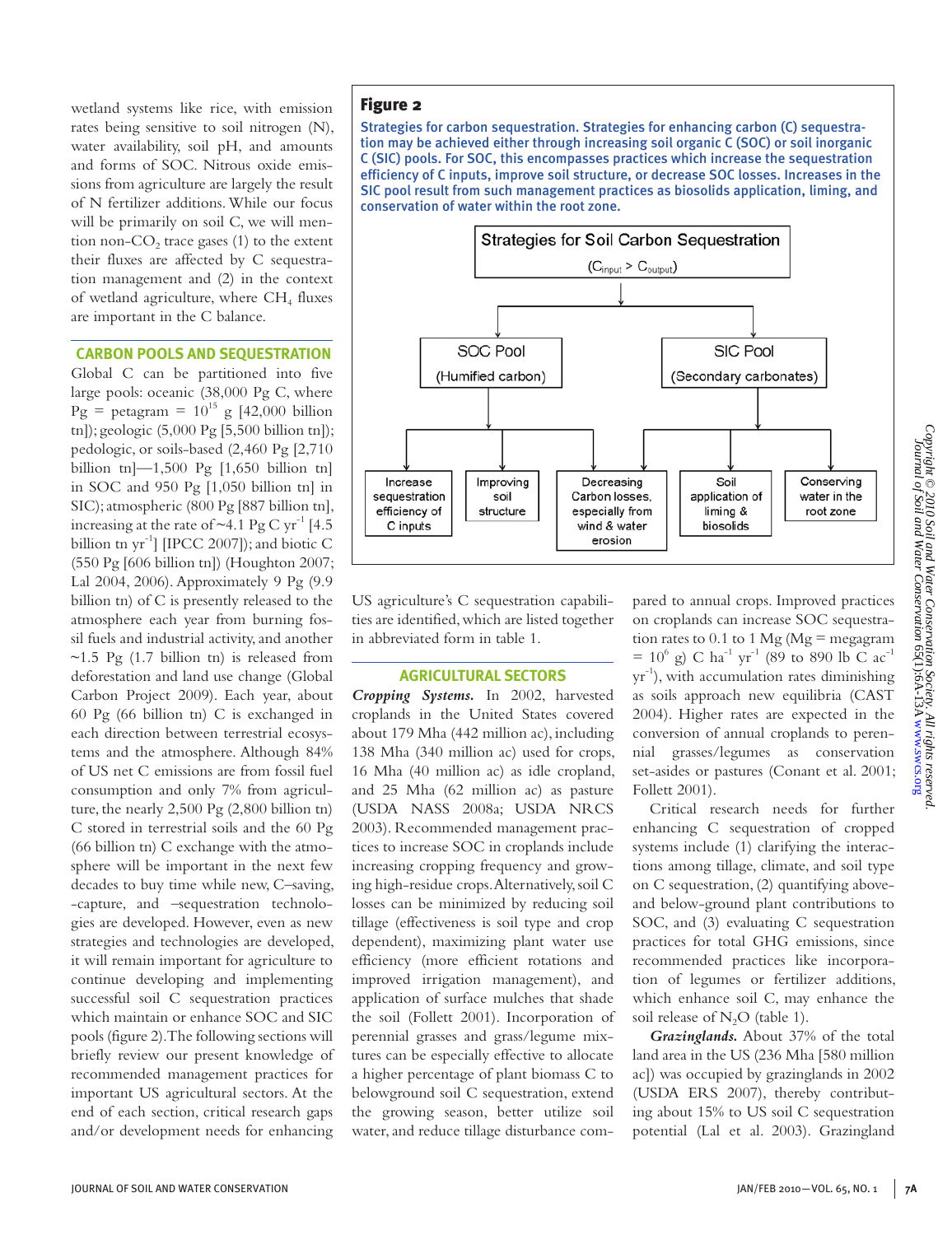## Table 1

## Critical research needs for developing and implementing US agricultural carbon sequestration and non- $CO<sub>2</sub>$  greenhouse gases mitigation practices.

| <b>Topics</b>                        | <b>Critical needs</b>                                                                                                                                                                                                                                                                                            |
|--------------------------------------|------------------------------------------------------------------------------------------------------------------------------------------------------------------------------------------------------------------------------------------------------------------------------------------------------------------|
| Agricultural sectors                 |                                                                                                                                                                                                                                                                                                                  |
| Cropping systems                     | • Clarify tillage and environnent interactions on soil C<br>• Quantify above- and belowground C contributions<br>• Evaluate C practices for total GHG emissions                                                                                                                                                  |
| Grazinglands                         | • Quantify C sequestration in arid shrublands<br>• Evaluate species mixtures for soil C sequestration and<br>minimizing total GHG emissions<br>• Evaluate management and environment interactions<br>on C sequestration                                                                                          |
| Agroforestry                         | • Quantify C dynamics in agroforesty systems<br>• Find effective strategies for measuring/monitoring C<br>sequestration in soil and woody components<br>• Develop and implement national inventory                                                                                                               |
| Horticulture                         | • Evaluate feasible practices for storing soil C<br>• Quantify C sequestration in promising systems<br>• Evaluate benefits beyond C sequestration                                                                                                                                                                |
| Turfgrass                            | • Incorporate effects of urbanization in national C estimates<br>• Quantify C sequestration for various urban uses<br>• Evaluate the role of turfgrass systems on the emission<br>of non- $CO2$ trace gases                                                                                                      |
| Potential high flux areas            | • Perform research and management for minimizing $CH4$ and<br>$N2$ O fluxes in rice and other crops grown on organic soils                                                                                                                                                                                       |
| Regional and national scale analyses |                                                                                                                                                                                                                                                                                                                  |
| Measurements/monitoring              | • Develop low-cost C/GHG monitoring systems and integrate<br>with soil sampling network, modeling, and remote sensing<br>• Improve and develop models of C/GHG fluxes from different<br>agricultural sectors for scaling to regional and national<br>• Enhance remote sensing tools for quantifying C/GHG fluxes |
| Databases                            | • Expand soil C/GHG monitoring networks<br>• Develop national agricultural C/GHG database                                                                                                                                                                                                                        |
| <b>Emerging issues</b>               |                                                                                                                                                                                                                                                                                                                  |
| <b>Biofuels</b>                      | • Evaluate SOC responses to biofuel operations, including<br>marginal lands<br>• Clarify relationships between C storage and non-CO <sub>2</sub> GHG fluxes<br>• Evaluate implications of biofuel on C stores of CRP,<br>grasslands, and forests                                                                 |
| Climate change                       | • Perform process-level research on multiple climate<br>change factors<br>• Develop models to predict future impacts of climate<br>change on C and GHG fluxes<br>• Develop observational and monitoring systems for tracking<br>climate change impacts on agroecosystem C stores                                 |

soil C sequestration is affected by climate (Derner et al. 2006; Jones and Donnelly 2004; Ingram et al. 2008; Svejcar et al. 2008), biome (Conant et al. 2001), and

management (grazing, N inputs, restoration) (Derner and Schuman 2007). Rangeland management with proper stocking rates, adaptive management, and

destocking during drought can result in sequestration of 11 Tg C yr<sup>-1</sup> (1 Tg =  $10^{12}$ g) (12 million tn C yr<sup>-1</sup>) nationwide. Sequestration rates decline in rangelands over time without added inputs, and the greatest potential gains are on marginal or poorly-managed lands (Conant et al. 2001; Conant and Paustian 2002; Derner and Schuman 2007; Swift 2001). The amount of C stored in improved pasturelands (mostly mesic systems characteristic of the eastern United States) can be double that of cropland and can be enhanced by adjusting stocking rate, plant species, and fertilizer additions; although, the later can reduce the C advantage through increased emissions of  $N_2O$  (Franzluebbers 2005). Rates of SOC sequestration under best management practices range from 0.070 to 0.30 Mg C ha<sup>-1</sup> yr<sup>-1</sup> (62 to 270 lb C ac<sup>-1</sup> yr-1) for rangelands (Schuman et al. 1999, Derner and Schuman 2007) and from 0.30 to 1.4 Mg C  $ha^{-1}$  yr<sup>-1</sup> (270 to 1200 lb  $ac^{-1}$  yr<sup>-1</sup>) for pastures (Schnabel et al. 2001; Franzluebbers 2005).

Critical research needs in grazingland soil C sequestration include (1) quantifying C sequestration in arid shrublands (almost no data presently), (2) evaluating forage species mixtures for optimizing C sequestration and minimizing non- $CO<sub>2</sub>$ trace gas emissions, and (3) quantifying interactions of management with climate on C sequestration (table 1).

*Agroforestry.* Agroforestry is the intentional integration of woody plants into crop and livestock systems to improve soil, water and air quality, and wildlife habitat while supporting sustainable production of food, feed, fiber, and energy (Ruark et al. 2003; Garrett 2009). It represents a significant opportunity for sequestering C on agricultural lands in that a substantial proportion of the C is sequestered in woody biomass, thus creating a system that sequesters a large amount of C per unit area and for a longer duration than many other practices (Montagnini and Nair 2004; Schoeneberger 2009). Since agroforestry is not explicitly inventoried within the two major natural resource inventories in the United States—the USDA Forest Service Forest Inventory Analysis and the USDA Natural Resources Conservation Service (NRCS) Natural Resources Inventory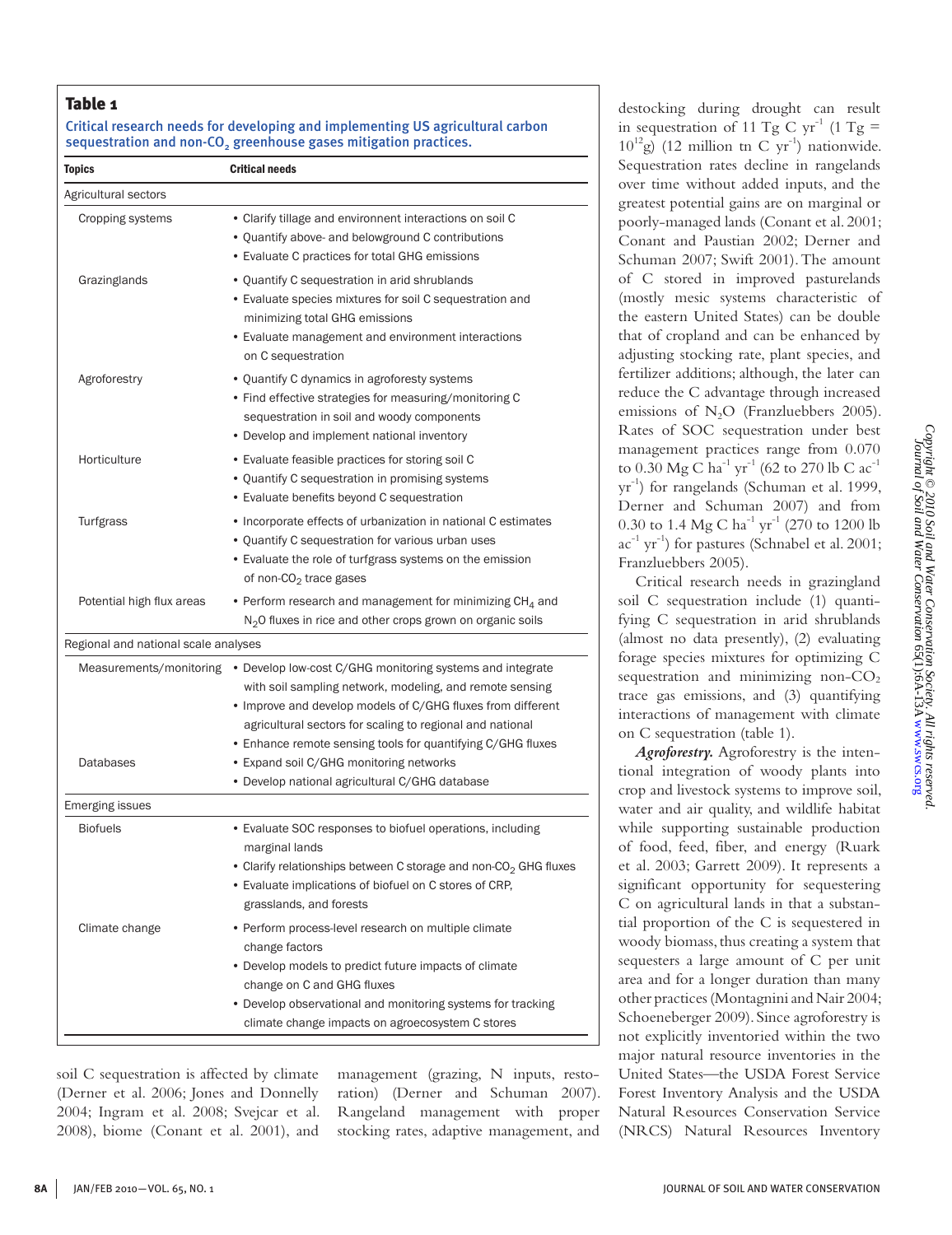(Perry et al. 2009)—its potential contributions to C sequestration have been estimated based on assumptions of where these plantings would suitably occur for services other than C sequestration. Using this approach, Nair and Nair (2003) estimated areas either currently under, or which could potentially be brought under, agroforestry practices to encompass 80, 70, and 85 Mha (200, 170, and 210 million ac) for alley cropping, silvopasture, and windbreaks, respectively, with an additional 0.8 and 2.4 million km (0.5 and 1.5 million mi) of forested riparian and conservation buffers, respectively. Potential C storage for temperate agroforestry ranges from 15 to 198 Mg C  $ha^{-1}$  (6.7 to 88 tn C  $ac^{-1}$ ) (Dixon et al. 1994), or approximately 90 Tg C  $yr^{-1}$  (99 million tn C  $yr^{-1}$ ) by 2025 for the United States (Nair and Nair 2003).

Critical research needs in agroforestry include (1) quantifying C dynamics in agroforestry systems, (2) developing effective strategies for measuring and monitoring C sequestration in soil and woody components, and (3) developing/implementing a national inventory of agroforestry (table 1).

*Horticulture.* Little attention has been paid to C sequestration in vegetable, orchard, and vineyard crops. US land area of vegetable crops is nearly 0.80 Mha (2.0 million ac), plus 0.50 Mha (1.2 million ac) in potatoes and 1.6 Mha (3.9 million ac) in tree (fruit and nut) crops (USDA NASS 2008a). Land area in vineyards is uncertain, although about 87% of all types are grown in California, and the total US production of grapes in 2007 was 6.1 Tg (6.7 million tn) on a fresh basis (USDA NASS 2008a). Specialized field management practices and diverse rotations have discouraged the use of conservation tillage in most vegetable operations, including those under arid, irrigated conditions in California. The timing of critical management practices to achieve optimum market timing can impact these highvalue cash crops and dampen efforts to sequester soil C. However, limited research suggests promising uses of cover crops for promoting increased soil C storage in vegetable (Al-Sheikh et al. 2005) and vineyard (Steenwerth and Belina 2008) systems. Further, cover crops offer many benefits

beyond C sequestration, such as increasing soil fertility and enhancing disease control (Delgado et al. 2007).

More research is needed in horticultural systems to (1) evaluate potentially feasible horticultural management practices for storing soil C, (2) quantify C sequestration in promising horticultural systems, and (3) further evaluate benefits of conservation practices beyond C sequestration (table 1).

*Turfgrass.* Although not an agricultural enterprise in the usual sense, turfgrass represents an important feature on the US landscape in regard to C (Jenkins 1994). Many land areas previously used for agriculture have now become part of the urban landscape, including lands that have been converted to C-sequestering turfgrasses. Rates of SOC sequestration under turf have a fairly broad range, from 0.32 to ~1 Mg C ha<sup>-1</sup> yr<sup>-1</sup> (290 to 890 lb ac<sup>-1</sup> yr<sup>-1</sup>) (Banaranayake et al. 2003; Huh et al. 2008; Qian et al. 2010; Qian and Follett 2002). Using the lowest rate of sequestration of about 0.32 Mg C  $ha^{-1}$  yr<sup>-1</sup> (290 lb C  $ac^{-1}$ )  $yr^{-1}$ ) applied to the 16 Mha (40 million ac) of turfgrass reported by Milesi et al. (2005), we estimate that about 5 Tg (5.5 million tn) C are sequestered by turfgrass systems across the continental United States each year. Critical needs in turfgrass include (1) knowledge to incorporate the combined effects of urbanized land area expansion with agricultural land area losses into national estimates of soil C sequestration, (2) improved quantification of rates and areas for C sequestration under various urban land uses, and (3) obtaining a better understanding of the role that growing turfgrass may have on emissions of other GHGs such as  $N_2O$  and CH<sub>4</sub> (table 1).

*Wetlands and Organic Soils.* Although organic soils and wetland agriculture each constitute  $\sim$ 1% or less of cropped areas in the United States, their high rates of GHG emissions deserve special attention. Organic soils develop under waterlogged conditions, where lack of oxygen inhibits organic matter decomposition. However, with drainage, microbial oxidation of the organic matter causes them to subside and release  $CO<sub>2</sub>$  at high rates. Approximately 7.5% of the 10 Mha (25 million ac) of organic soils in the United States have been drained for agriculture, with about

half in Florida and California and the remainder mostly in Minnesota, Michigan, Wisconsin, Indiana, Iowa, Illinois, New York, North Carolina, and South Carolina. Annual  $CO<sub>2</sub>$  emissions from soils in the Everglades Agricultural Area (EAA) in Florida were estimated to release about 25.4 Mg  $CO_2$ -C ha<sup>-1</sup> (11.3 tn  $CO_2$ -C  $ac^{-1}$ ), which is equivalent to 6.93 Mg C  $ha^{-1}$  (3.08 tn C  $ac^{-1}$ ) (Allen 2007). However, estimated emissions rates have dropped about 43% (3.95 Mg C ha  $[1.76$  tn C ac<sup>-1</sup>]) following declining rates of soil subsidence (Snyder 2005) in more recent years. Recent emissions estimates for 240,000 ha (590,000 ac) of the EAA constitute a loss of 3.46 Tg C  $yr^{-1}$  (3.81) million tn C  $yr^{-1}$ ), or nearly half of the total 7.55 Tg C  $yr^{-1}$  (8.31 million tn C  $yr^{-1}$ ) of estimated emissions from US organic soils (EPA 2008). An estimate of C annual emissions from about 100,000 ha (247,000 ac) of the Sacramento–San Joaquin Delta is  $2.0$  Tg C yr<sup>-1</sup> (2.2 million tn C yr<sup>-1</sup>) (Rojstaczer and Deverel 1993). Although it is not feasible to consider C sequestration in such soils, reducing the emissions of GHG is an important goal. Management to combat GHG emissions includes maintaining high water tables and selection of crops that can tolerate periodic flooding. Unfortunately, high water-table strategies, while reducing organic matter decomposition and reducing  $CO<sub>2</sub>$  emissions, may enhance emissions of both CH4 and N<sub>2</sub>O.

In the United States, wetland agriculture is essentially rice. The 1.4 Mha (3.5 million ac) of rice lands in the United States occur in Arkansas, Louisiana, California, Texas, Mississippi, Missouri, and a minor area in Florida (USDA 2008). The anaerobic conditions of flooded rice fields result in methanogenic bacteria generating  $CH<sub>4</sub>$  as well as  $CO<sub>2</sub>$ , formed by oxidation of CH4 near plant roots. Water table level, temperature, fertilization, irrigation, organic matter (plant residues), and season can all affect emission rates. Conditions in rice fields that diminish  $CH<sub>4</sub>$  synthesis and release may promote emission of  $N_2O$ , thus complicating the development of best management practices that can consider both gases. Strategies to reduce  $CH<sub>4</sub>$  (and N2O) emissions from rice fields include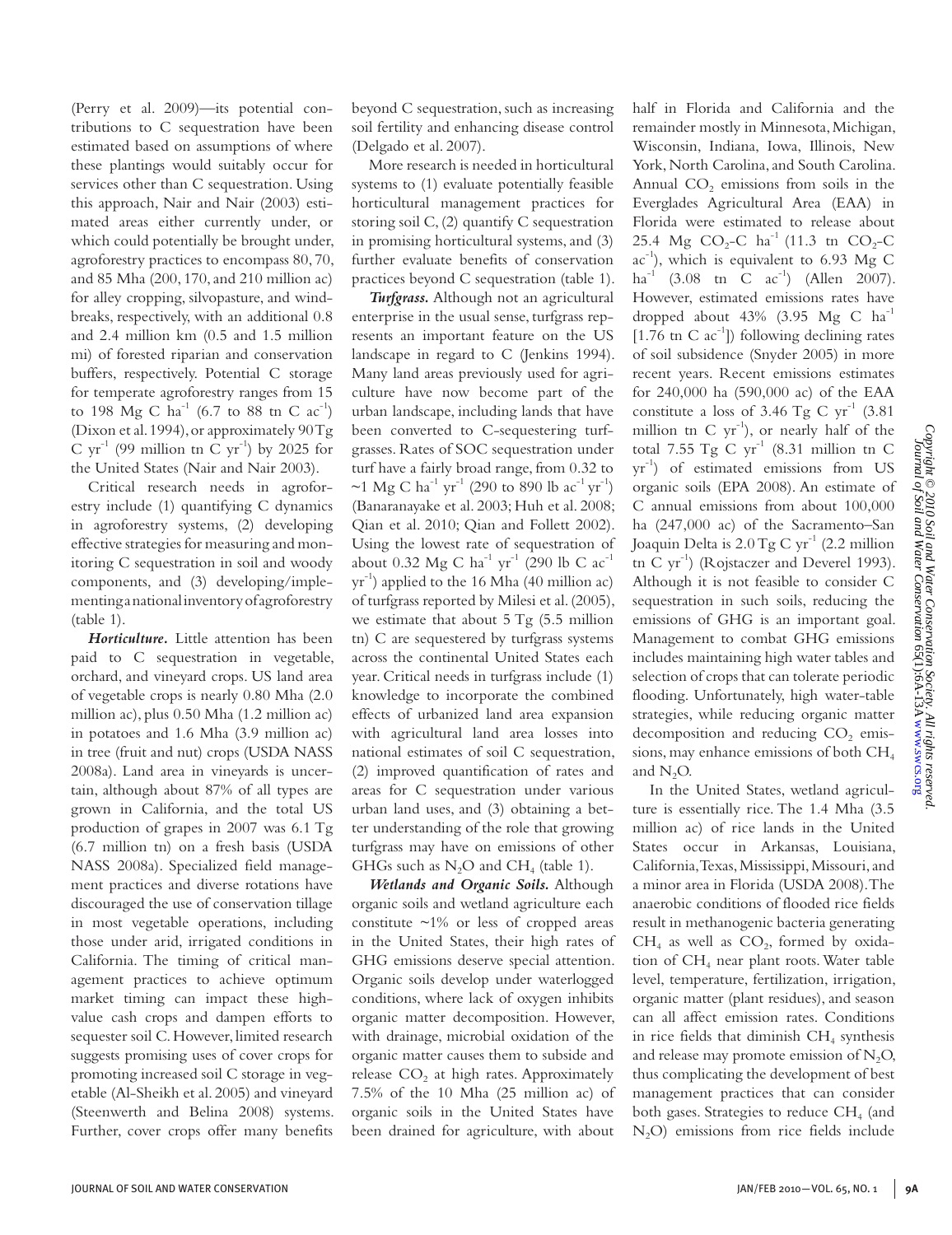timing of midseason drainage, split fertilizer applications, nitrification inhibitors, avoiding incorporation of fresh organic matter and plant residues, and selection of rice cultivars with low gas transport and low rates of root exudation. Research is needed to develop strategies that minimize emissions of both  $CH_4$  and  $N_2O$  for (1) rice cultivation and (2) other major crops grown on organic soils (table 1).

## **Regional and National Scale Analyses**

In addition to the needs articulated previously regarding the science and management for enhancing soil C sequestration, regional/national scale analyses of soil C and GHG emissions/removals are needed to construct national inventories (Lokupitiya and Paustian 2006). We discuss two important components of these analyses: (1) measuring and monitoring, and (2) databases.

*Measuring and Monitoring.* Low-cost C and non-CO<sub>2</sub> GHG information is needed at multiple levels, from single operators up to regional and national levels (Lokupitiya and Paustian 2006). Measuring networks, such as GRACEnet (Greenhouse gas Reduction through Agricultural Carbon Enhancement network) (GRACEnet 2009; Jawson et al. 2005) and the National Resources Inventory (NRI), can provide opportunities to continuously monitor sites over appropriate time scales. A major challenge in quantifying SOC stocks is in designing an efficient sampling scheme. The spatial variability of SOC across most agricultural fields is typically high (Follett et al. 2009), and the amount of C relative to rate of change can also be high, both of which lead to a low signal-to-noise ratio. Thus, a five- to ten-year period of time between sampling may be required to detect changes (Conant and Paustian 2002; Smith 2004), and evaluating significant changes in soil C across a landscape can require a large number of samples (Garten and Wullschleger 1999). Direct measurements of GHG fluxes can assess the effects of management or climate on C balance (Baldocchi et al. 2001; Svejcar et al. 2008) and can be used in modeling exercises to estimate large-scale (regional or national) C budgets. However, GHG measurement technology is expensive, highly technical, and not usually economically suitable for routine monitoring of longterm management impacts at a particular site. Direct sampling of soil C is a more feasible technique for such quantification. Flexible and cost-effective means for quantifying soil C changes can be developed by combining standard soil-sampling methodology with process-based modeling, taking into account landscape features and using stratified sampling methods (Mooney et al. 2004; Paustian et al. 2009). Remote sensing offers an additional tool that would be especially useful for quantifying the spatial extent of easily identified mitigation practices like windbreaks and buffer plantings, tillage and residue management, and cover crops. More research is needed (1) to develop low-cost C and GHG monitoring systems that integrate soil sampling networks with process-based modeling and remote sensing tools, (2) to improve/develop models of C sequestration and GHG fluxes to scale up the various agricultural sectors to regional and national levels, and (3) to enhance remote sensing tools for quantifying important indicators of soil C and GHG flux potential (table 1).

*Databases.* Two main types of data sources are needed for quantifying C and GHG emissions: (1) measurements of GHG emissions and soil C change (emissions data) for different land use and management systems, climate, and soil types across the United States and (2) information about the management activities (activity data) that influence emissions and how they vary geographically and over time. To fully exploit these types of databases, resources are required to populate, organize, and maintain data in an easily accessible format. Software is required to extract and format driver data for different models and to format model results to facilitate comparisons of outputs with measurements. It is crucial to compare outputs from different models with actual soil C and GHG measurements obtained with different methods to increase confidence in emissions estimates. The data collected include those from direct measurements of soil C (Conant and Paustian 2002); land-atmosphere (Baldocchi et al.

2001; Svejcar et al. 2008) or soil-based exchanges (Franzluebbers and Follett 2005) of various GHG; or estimates, based on various USDA and other government agency databases (USDA 2008), or modeling, using process-based (Del Grosso et al. 2000; Parton et al. 2001) and/or simpler models (Intergovernmental Panel on Climate Change tier 1 and 2 protocols).

Critical needs for the development of a national database include (1) expanding existing soil C and GHG monitoring networks in agricultural sectors to encompass representative agroecosystems and (2) integrating the diverse emissions and activity databases into a unified national database focused on an agricultural C and GHG strategy (table 1).

#### **Emerging Issues**

Implementation of agricultural C sequestration and non- $CO<sub>2</sub>$  GHG mitigation practices must take into account two important emerging issues that US agriculture is only beginning to recognize: (1) biofuels and (2) the potential impact of climate change and rising  $CO<sub>2</sub>$  on GHG mitigation strategies.

*Biofuels.* About 140 Mha (350 million ac) of agricultural lands in the United States are active croplands, with corn, soybeans, and wheat representing about two-thirds of this area. About 18% of the grain harvested from 35 Mha (86 million ac) of corn in the United States was used for ethanol production in 2007; more than half of harvested corn grain was for animal feed (USDA NASS 2008b; USDA ERS 2008). A keen interest exists to develop sustainable energy technologies from cellulosic biofuels (Robertson et al. 2008). However, a number of concerns have been raised about possible environmental problems arising from intensification of agriculture (e.g., soil erosion, decrease in soil quality and productivity, loss of nitrate and phosphorous, decline in air quality, decline in biodiversity, increased loss of forests to compensate for cropland lost to biofuel production), some of which may compromise the overall goal of enhancing agroecosystem C. There are many gaps in our knowledge about the potential impact of biofuel energy crops on SOC. Top research priorities include (1)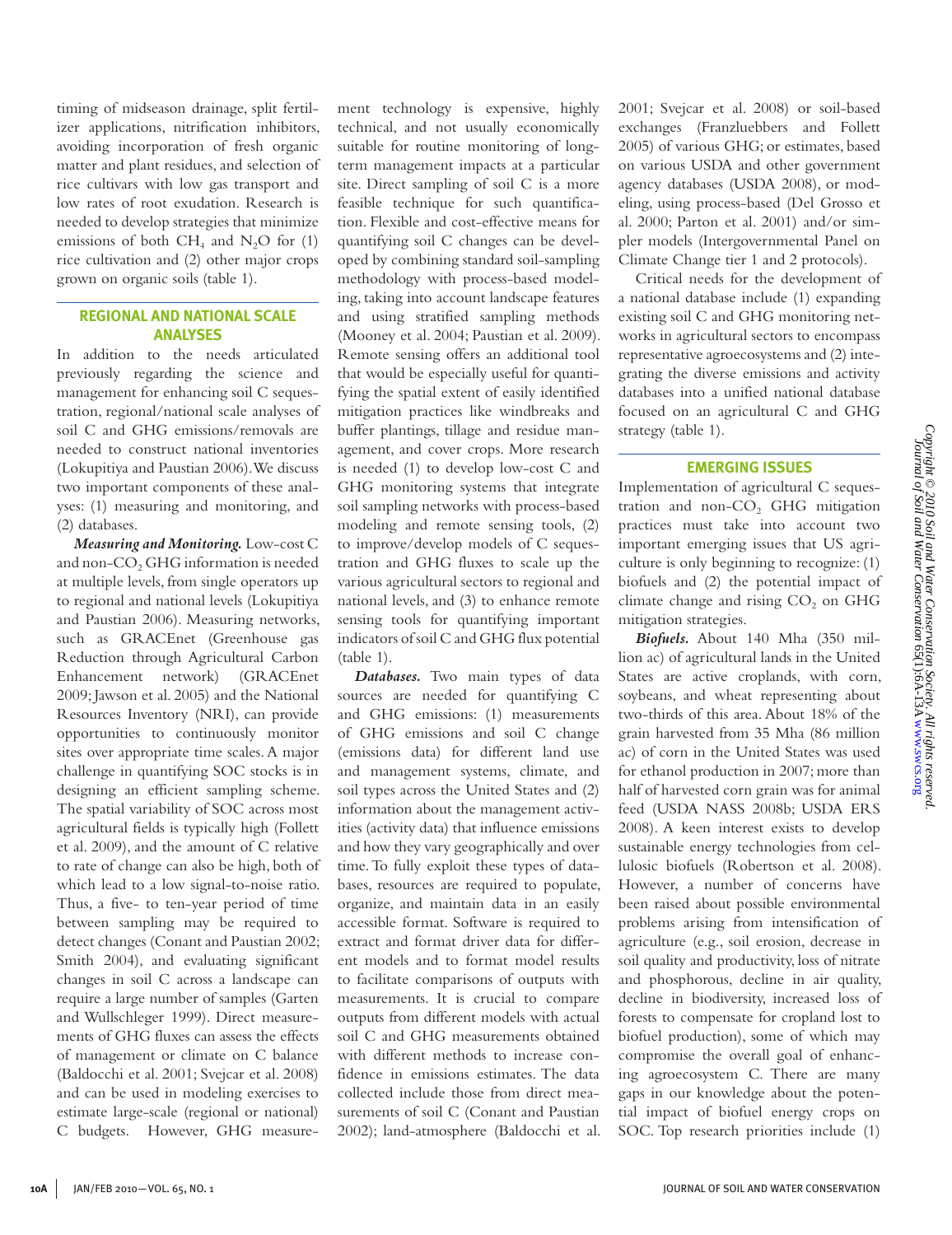evaluating how SOC responds to annual and perennial biofuel cropping systems, including operations on marginal lands; (2) clarifying relationships among soil C storage and fluxes of non-CO<sub>2</sub> GHGs for biofuel operations; and (3) examining the implications of biofuel production on C storage in Conservation Reserve Program (CRP) lands, grass lands, and forested lands (table 1).

*Climate Change Feedbacks and C Sequestration.* As we become more confident about its trajectory, we are learning that climate change itself may constrain the very practices designed to curb GHG emissions and enhance C sequestration. Rising atmospheric  $CO<sub>2</sub>$  generally increases plant production (Brouder and Volenec 2008; Hatfield et al. 2008; Morgan et al. 2004; Runion et al. 2009), which in turn could enhance SOC stocks through greater transfer of plant C into the soil (Allen et al. 2006). However, rising  $CO<sub>2</sub>$  often results in higher soil respiration losses (Pendall et al. 2005), which would diminish the benefit of increased plant production on total system C. Rising temperatures in cooler regions may also increase growing-season length, prolong and enhance biological activity, and enhance net C uptake (Luo et al. 2007). However, extension of the growing season at a time of year when daily light fluxes are already low will have limited benefits for C uptake, especially at northerly latitudes, since photosynthesis will become increasingly light limited (Skinner 2007). Furthermore, the fertilization effect of  $CO<sub>2</sub>$  on plant productivity observed in short-term experiments may not be sustained because soil nutrients eventually limit plant responses to  $CO<sub>2</sub>$ (Luo et al. 2004), especially in native systems without fertilizer additions. Climate change may further constrain, eliminate, and even reverse positive production benefits of higher  $CO<sub>2</sub>$  since higher temperatures enhance evaporative demand and lead to desiccation. By itself, warming also leads to higher SOM decomposition rates, which may further increase  $CO<sub>2</sub>$  emissions. Thus, while climate change has likely stimulated C sequestration in the recent past, continued warming may reduce terrestrial C sequestration later in this century (Heimann and Reichstein 2008; Pepper et al. 2005). Critical research needs include (1) more process-level research to evaluate how multiple climate change factors affect the functioning of important agroecosystems, (2) modeling exercises that incorporate the latest findings from climate change experiments and project long-term impacts on C sequestration, and (3) observational/monitoring systems for tracking climate change impacts on US agroecosystem attributes (e.g., plant cover, vegetation type) that are likely to be good indicators of C storage potential (table 1).

### **Conclusions**

In agriculture, C sequestration research has tended to focus primarily on productive cropping systems. Too few experiments have specifically addressed best management practices for improving soil C storage, and fewer yet evaluate practices to reduce emissions of non- $CO<sub>2</sub>$  trace gases. Research needs to be expanded to less well-defined components of US agriculture. Despite occupying 37% of total US land area, relatively little research has evaluated how different management practices may affect C sequestration in US rangelands and pasture lands. Even less is known about the management potential for mitigating GHG emissions in the US horticulture industry and for turfgrass. Organic soils and wetlands present especially complex management challenges since they involve significant emissions of more than one GHG, and practices that reduce emissions of one GHG may stimulate another. Agroforestry contributions to GHG mitigation have not been considered in national inventories. Addressing these research needs, including the challenges presented by biofuels development and climate change feedbacks on agricultural GHG emissions, will be critical for giving US agriculture the necessary tools to mitigate climate change. Continued progress on scaling and monitoring methodologies will be essential to implement regional/national analyses and assessments that climate change policies and protocols will demand.

## **Acknowledgements**

We would like to thank R. Howard Skinner and Greg McMaster for reviews of this manuscript and

also Ann Heckart for assistance in document preparation. This publication is based upon work supported by the Agricultural Research Service under the ARS GRACEnet Project.

#### **References**

- Allen, L.H., Jr. 2007. Carbon balance of sugarcane agriculture on Histosols of the Everglades Agricultural Area: Review, analysis, and global energy perspectives. Soil and Crop Science Society of Florida–Proceedings 66:7-14.
- Allen, L.H., Jr., S.L. Albrecht, K.J. Boote, J.M.G. Thomas, Y.C. Newman, and K.W. Skirvin. 2006. Soil organic carbon and nitrogen accumulation in plots of rhizoma perennial peanut and bahiagrass grown in elevated carbon dioxide and temperature. Journal of Environmental Quality 35:1405-1412.
- Al-Sheikh, A., J.A. Delgado, K. Barbarick, R. Sparks, M. Dillon, Y. Qian, and G. Cardon. 2005. Effects of potato-grain rotations on soil erosion, carbon dynamics and properties of rangeland sandy soils. Soil and Tillage Research 81:227-238.
- Baldocchi, D., E. Falge, L. Gu, R. Olson, D. Hollinger, S. Running, P. Anthoni, Ch. Bernhofer, K. Davis, R. Evans, J. Fuentes, A. Goldstein, G. Katul, B. Law, X. Lee, Y. Malhi, T. Meyers, W. Munger, W. Oechel, K. T. Paw U, K. Pilegaard, H. P. Schmid, R. Valentini, S. Verma, T. Vesala, K. Wilson, and S. Wofsy. 2001. FLUXNET: A new tool to study the temporal and spatial variability of ecosystem-scale carbon dioxide, water vapor, and energy flux densities. Bulletin of the American Meteorological Society 82:2415-2434.
- Bandaranayake, W., Y. Qian, W.J. Parton, D.S. Ojima, and R.F. Follett. 2003. Estimation of soil organic carbon changes in turfgrass systems using the CENTURY model. Agronomy Journal 95:558-563.
- Brouder, S.M. and J.J. Volenec. 2008. Impact of climate change on crop nutrient and water use efficiencies. Physiologia Plantarum 133:705-724.
- CAST (Council for Agricultural Science and Technology). 2004. Climate Change and Greenhouse Gas Mitigation: Challenges and Opportunities for Agriculture. Ames, IA: CAST.
- Conant, R.T. and K. Paustian. 2002. Spatial variability of soil organic carbon in grasslands: implications for detecting change at different scales. Environmental Pollution 116:127-135.
- Conant, R.T., K. Paustian, and E.T. Elliott. 2001. Grassland management and conversion into grassland: Effects on soil carbon. Ecological Applications 11:343-355.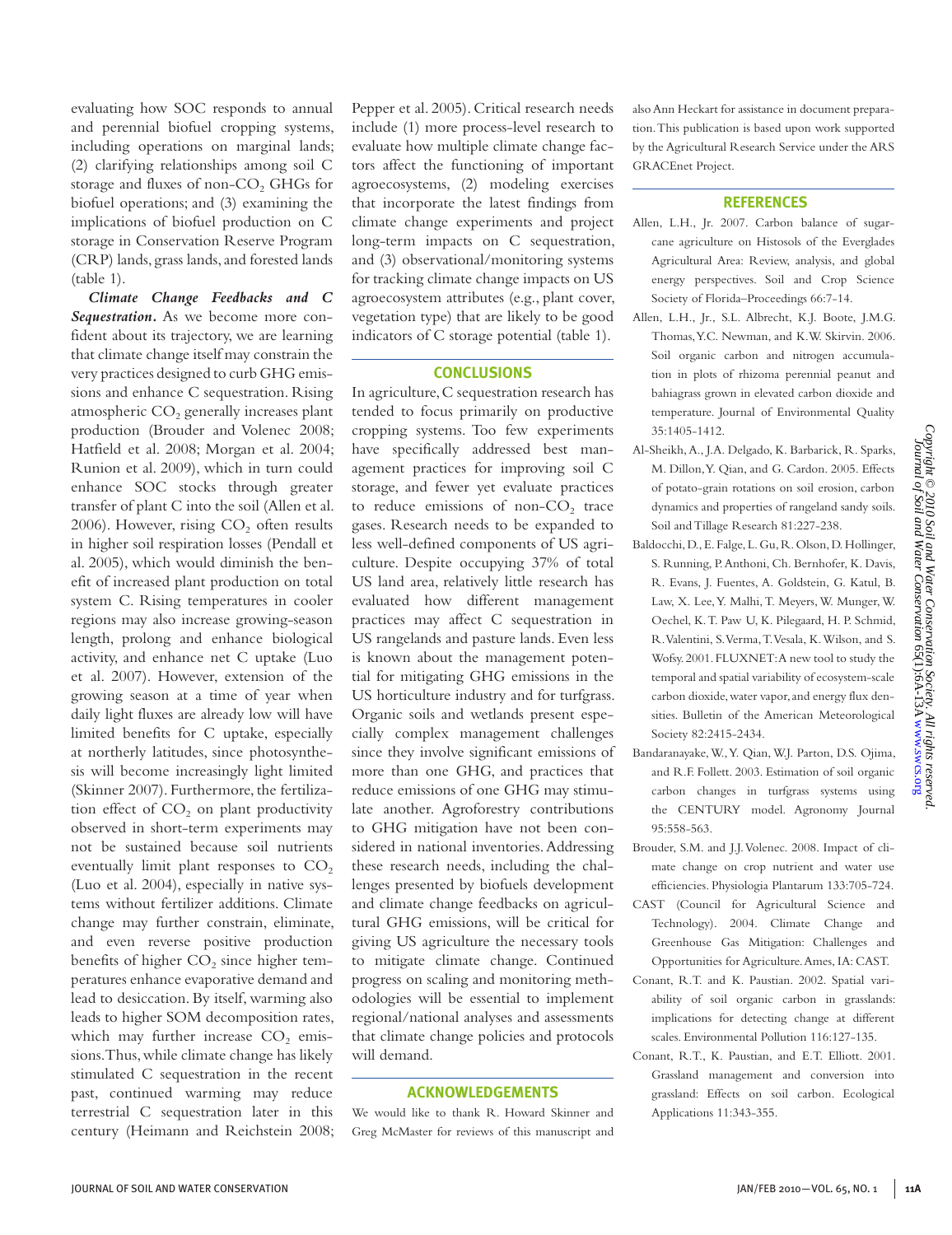- Delgado, J.A., M.A. Dillon, R.T. Sparks, and S.Y.C. Essah. 2007. A decade of advances in cover crops: Cover crops with limited irrigation can increase yields, crop quality, and nutrient and water use efficiencies while protecting the environment. Journal of Soil and Water Conservation 62:110A-117A.
- Del Grosso, S.J. W.J. Parton, A.R. Mosier, D.S. Ojima, C.S. Potter, W. Borken, R. Brumme, K. Butterbach-Bahl, P.M. Crill, and K. Dobbie. 2000. CH4 oxidation model and comparisons of  $CH<sub>4</sub>$ oxidation in natural and managed systems. Global Biogeochemical Cycles 14(4):999-1020.
- Derner, J.D., T.W. Boutton, and D.D. Briske. 2006. Grazing and ecosystem carbon storage in the Northern US Great Plains. Plant and Soil 280-77-90.
- Derner, J.D., and G.E. Schuman. 2007. Carbon sequestration and rangelands: A synthesis of land management and precipitation effects. Journal of Soil and Water Conservation 62:77-85.
- Dixon, R.K., J.K. Winjum, K.J. Andrasko, J.J. Lee, and P.E. Schroeder. 1994. Integrated systems: assessment of promising agroforestry and alternative land use practices to enhance carbon conservation and sequestration. Climatic Change 27:71-92.
- Follett, R.F. 2001. Soil management concepts and carbon sequestration in cropland soils. Soil and Tillage Research 61:77-92.
- Follett, R.F., J.M. Kimble, E.G. Pruessner, S. Samson-Liebig, and S. Waltman. 2009. Soil organic C stocks with depth and land use at various US sites. *In* Soil Carbon Sequestration and the Greenhouse Effect, 2nd ed., SSSA Special Publication 57, ed. R. Lal, and R.F. Follett, 29-46. Madison, WI: ASA-CSSA-SSSA.
- Franzluebbers, A.J. 2005. Soil organic carbon sequestration and agricultural greenhouse gas emissions in the southeastern US. Soil and Tillage Research 83:120-147.
- Franzluebbers, A.J., and R.F. Follett. 2005. Greenhouse gas contributions and mitigation potential in agricultural regions of North America. Soil and Tillage Research 83:1-8.
- Garrett, H.E., ed. 2009. North American Agroforestry: An integrated Science and Practice. 2nd ed. Madison, WI: American Society of Agronomy.
- Garten, C.T., and S.D. Wullschleger. 1999. Soil carbon inventories under a bioenergy crop (Switchgrass): Measurement limitations. Journal of Environmental Quality 28:1359-1365.
- Global Carbon Project. 2009. Carbon budget 2008: An annual update of the global carbon budget and trends. http://www.globalcarbonproject. org/carbonbudget/index.htm
- GRACEnet. 2009. Greenhouse gas Reduction through Agricultural Carbon Enhancement

network. Washington, DC: USDA Agricultural Research Service. http://www.ars.usda. gov/research/GRACEnet.

- Hatfield, J.L., K.J. Boote, B.A. Kimball, D.W. Wolfe, D.R. Ort, C.R. Izaurralde, A.M. Thomson, J.A. Morgan, H.W. Polley, P.A. Fay, T.L. Mader, and G.L. Hahn. 2008. Agriculture. *In* The Effects of Climate Change on Agriculture, Land Resources, Water Resources, and Biodiversity. Washington, DC: US Climate Change Science Program and the Subcommittee on Global Change Research.
- Heimann, M., and M. Reichstein. 2008. Terrestrial ecosystem carbon dynamics and climate feedbacks. Nature 451:289-292.
- Houghton, R.A. 2007. Balancing the global carbon budget. Annual Review Of Earth and Planetary Science 35:313-347.
- Huh, K.Y., M. Deurer, S. Sivakumaran, K. McAuliffe, and N.S. Bolan. 2008. Carbon sequestration in urban landscapes: the example of a turfgrass system in New Zealand. Australian Journal of Soil Research 46:610-616.
- Ingram, L.J., P.D. Stahl, G.E. Schuman, J.S. Buyer, G.F. Vance, G.K. Ganjegunte, J.M. Welker, and J.D. Derner. 2008. Grazing impacts on soil carbon and microbial communities in a mixed-grass ecosystem. Soil Science Society of America Journal 72:939-948.
- IPCC (Intergovernmental Panel on Climate Change). 2007. Climate Change 2007: Mitigation of Climate Change. Working Group III. Cambridge, UK: Cambridge University Press.
- Jawson, M.D., S.R. Shafer, A.J. Franzluebbers, T.B. Parkin, and R.F. Follett. 2005. GRACEnet: Greenhouse gas reduction through agricultural carbon enhancement network. Soil and Tillage Research 83:167-172.
- Jenkins, V.S. 1994. The lawn: A history of an US obsession. Washington, DC: Smithsonian Institution Press.
- Jones, M.B., and A. Donnelly. 2004. Carbon sequestration in temperate grassland ecosystems and the influence of management, climate and elevated CO2. New Phytologist 164:423-439.
- Lal, R. 2004. Soil carbon sequestration impacts on global climate change and food security. Science 304:1623-1627.
- Lal, R. 2006. Soil carbon sequestration in Latin America. In: Carbon Sequestration in Soils of Latin America, ed. R. Lal, C. Cerri, M. Bernoux, J. Etchevers, and E. Cerri, 49-64. New York, NY: Food Products Press.
- Lal, R., R.F. Follett, and J.M. Kimble. 2003. Achieving soil carbon sequestration in the US: A challenge to the policy makers. Soil Science 168:827-845.
- Lokupitiya, E., and K. Paustian. 2006. Agricultural soil greenhouse gas emissions: A review of national

inventory method. Journal of Environmental Quality 35:1413-1427.

- Luo, Y. 2007. Terrestrial carbon-cycle feedback to climate warming. Annual Review of Ecology, Evolution And Systematics 38:683-712.
- Luo, Y., B. Su, W.S. Currie, J.S. Dukes, A. Finzi, U. Hartwig, B. Hungate, R.E. McMurtrie, R. Oren, W.J. Parton, D.E. Pataki, M.R. Shaw, and D.R. Zak. 2004. Progressive nitrogen limitation of ecosystem responses to rising atmospheric carbon dioxide. BioScience 54:731-739.
- Montagnini, F., and P.K. Nair. 2004. Carbon sequestration: an underexploited environmental benefit of agroforestry systems. Agroforestry Systems 61:281-295.
- Milesi, C., S.W. Running, C.D. Elvidge, J.B. Dietz, B.T. Tuttle, and R.R. Nemani. 2005. Mapping and modeling the biogeochemical cycling of turf grasses in the US. Environmental Management 36(3):426-438.
- Mooney, S., J.M. Antle, S.M. Capalbo, and K. Paustian. 2004. Design and costs of a measurement protocol for trades in soil carbon credits. Canadian Journal of Agricultural Economics 52(3):257-287.
- Morgan, J.A., D.E. Pataki, C. Korner, H. Clark, S.J. DelGrosso, J.M. Grunzewig, A.K. Knapp, A.R. Mosier, P.C.D. Newton, P.A. Niklaus, J.B. Nippert, R.S. Nowak, W.J. Parton, H.W. Polley and M.R. Shaw. 2004. Water relations in grassland and desert ecosystems to elevated atmospheric  $CO<sub>2</sub>$ . Oecologia 140:11-25.
- Nair, P.K.R. and V.D. Nair. 2003. Carbon storage in North US agroforestry systems. The Potential of US Forest Soils to Sequester Carbon and Mitigate the Greenhouse Effect, ed. J. Kimble et al., 333- 346. Boca Raton, FL: CRC Press.
- Parton, W.J., E.A. Holland, S.J. Del Grosso, M.D. Hartman, R.E. Martin, A.R. Mosier, D.S. Ojima, and D.S. Schimel. 2001. Generalized model for  $NO_x$  and  $N_2O$  emissions from soils. Journal of Geophysical Research-Atmospheres 106:17403-17419.
- Paustian, K., J. Brenner, M. Easter, K. Killian, S. Ogle, C. Olson, J. Schuler, R. Vining, and S. Williams. 2009. Counting carbon on the farm: Reaping the benefits of carbon offset programs. Journal of Soil and Water Conservation 64:36A-40A.
- Pendall, E., J.Y. King, A.R. Mosier, J. Morgan, and D. Milchunas. 2005. Stable isotope constraints on net ecosystem production under elevated CO<sub>2</sub>. *In* Stable Isotopes and Biosphere-Atmospheric Interactions: Processes and Biological Controls, ed. L.B. Flanagan, J.R. Ehleringer, and D.E. Pataki, 182-198. San Diego, CA: Elsevier Inc.
- Pepper, D.A., S.J. Del Grosso, R.E. McMurtrie, and W.J. Parton. 2005. Simulated carbon sink response of shortgrass steppe, tallgrass prairie and forest